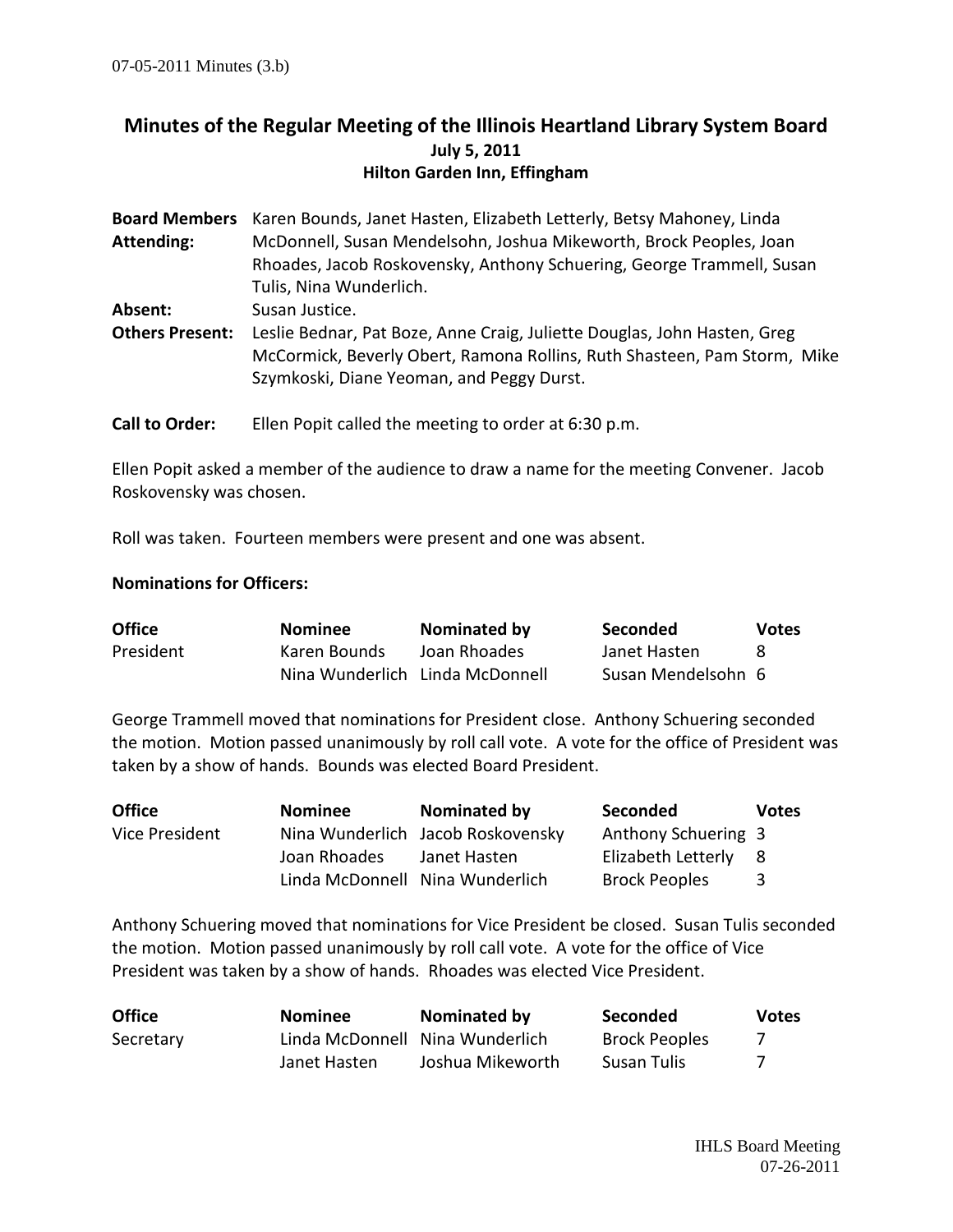Anthony Schuering moved that nominations for Secretary be closed. Libby Letterly seconded the motion. Motion passed unanimously by roll call vote. A vote for the office of Secretary was taken by a show of hands. After two tie votes, a coin toss selected Janet Hasten as Secretary.

| <b>Office</b> | <b>Nominee</b>                  | Nominated by     | Seconded                 |     |
|---------------|---------------------------------|------------------|--------------------------|-----|
| Treasurer     | Nina Wunderlich Linda McDonnell |                  | Jacob Roskovensky        | -9  |
|               | <b>Brock Peoples</b>            | Susan Mendelsohn | <b>Anthony Schuering</b> | - 5 |

George Trammell moved that nominations for Treasurer be closed. Anthony Schuering seconded the motion. Motion passed unanimously by roll call vote. A vote for the office of Treasurer was taken by a show of hands. Wunderlich was elected Treasurer.

## **IHLS Board Officers for FY12 are:**

| President      | <b>Karen Bounds</b> |
|----------------|---------------------|
| Vice President | Joan Rhoades        |
| Secretary      | Janet Hasten        |
| Treasurer      | Nina Wunderlich     |

Board members selected numbers to determine years of services. The results are:

| Name        | <b>Years of Term</b> |
|-------------|----------------------|
| Bounds      | 1                    |
| Hasten      | 3                    |
| Justice     | 1                    |
| Letterly    | 3                    |
| Mahoney     | 3                    |
| McDonnell   | $\overline{2}$       |
| Mendelsohn  | 1                    |
| Mikeworth   | 2                    |
| Peoples     | $\overline{2}$       |
| Rhoades     | 1                    |
| Roskovensky | 1                    |
| Schuering   | 2                    |
| Trammell    | 2                    |
| Tulis       | 3                    |
| Wunderlich  | 3                    |

Susan Tulis asked if those Board members who drew a one-year term could run for another term. The bylaws state that Board members may serve up to six years.

**Public Comments:** Diane Yeoman (Illini Central Schools and Mason City PLD) congratulated the Board on crossing the original system boundaries in their nomination and election of officers and stated that it inspired her confidence in the board to do what is right for all of Illinois Heartland Library System.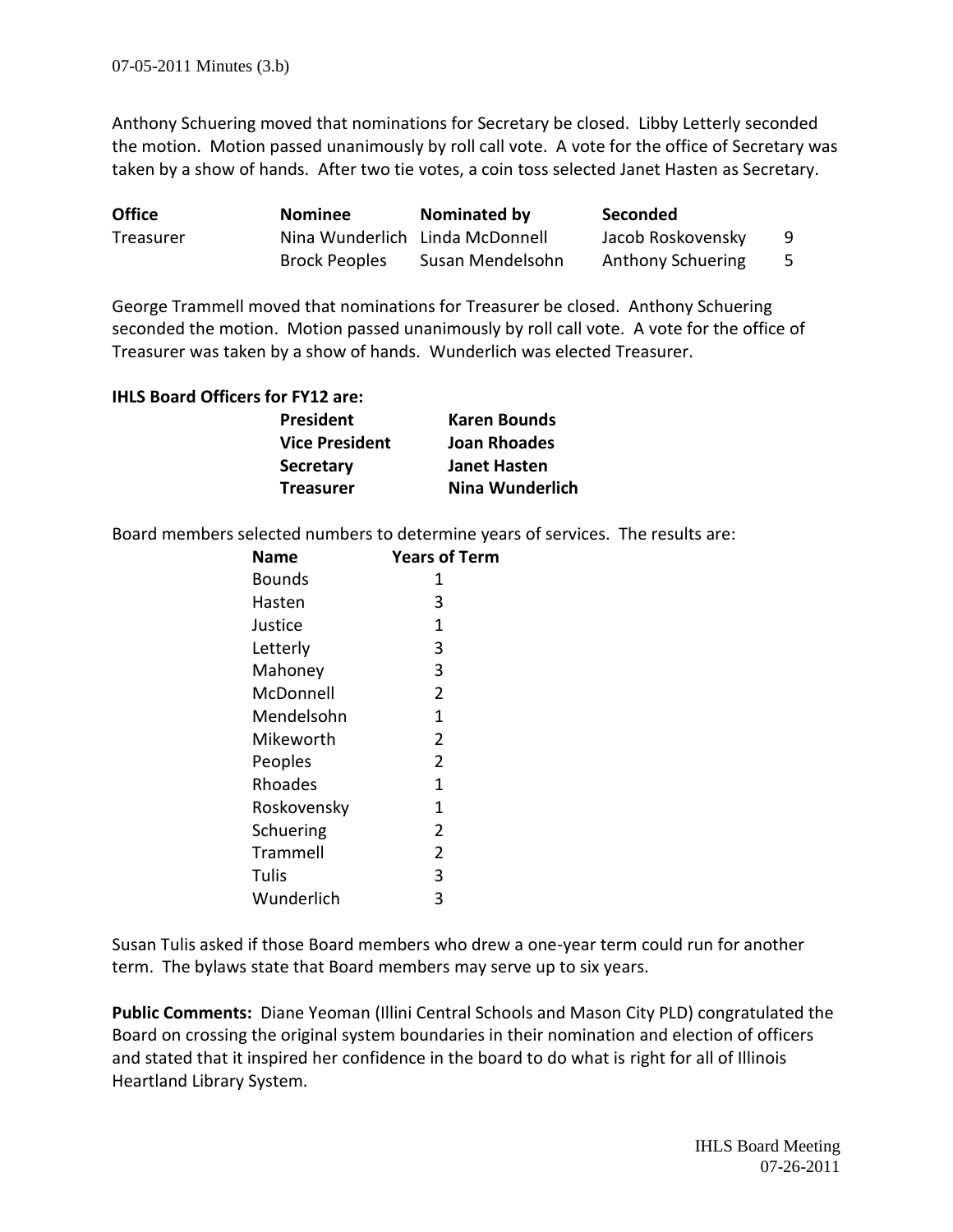**Financial Report:** Ellen Popit told the Board that a financial report was distributed at the beginning of the meeting. Nothing has changed since the June 30 reports. More information will be provided once the information from all four locations is combined. Anthony Schuering moved that the Board accept the financial report. Betsy Mahoney seconded the motion. The motion passed unanimously by roll call vote.

**Staff Report:** Ellen thanked her colleagues for working with her to prepare the agenda for the meeting. On Friday morning, email addresses and voice mail messages were changed to reflect the new system's name. She stressed the need to communicate with all staff and system members in order to come together as one agency. A meeting of all staff is scheduled for July 6<sup>th</sup>. Anthony Schuering moved that the Board accept the Staff Report. Joan Rhoades seconded the motion. The motion passed unanimously by roll call vote.

**Illinois State Library:** Anne Craig congratulated the Board and System staff for their achievement of holding the first Illinois Heartland Board meeting. She stated that the state's fiscal condition continues to be difficult and may be difficult for several more years. She stressed the Illinois State Library's interest in providing LLSAP and delivery support as priority services from the library system. Greg McCormick added that the Board and staff should keep the state fiscal condition in mind when implementing the system budget.

**New Business:** Anthony Schuering moved that the Board appoint Ellen Popit as Interim Director. Brock Peoples seconded the motion. The motion passed unanimously by roll call vote.

Nina Wunderlich moved that the Board review and ratify each of the proposed Transition Board Resolutions separately. Joan Rhoades seconded the motion. The motion passed unanimously by roll call vote.

**TBR 2011-01:** Brock Peoples moved that the Board approve the Bylaws as amended by the Transition Board (TBD 2011-01). Anthony Schuering seconded the motion. The motion passed unanimously by roll call vote.

**TBR 2011-02:** Brock Peoples moved that the Board adopt the Resolution on Meetings via Electronic Means (TBD 2011-03). Anthony Schuering seconded the motion. The motion passed unanimously by roll call vote.

**TBR 2011-04:** Elizabeth Letterly moved that the Board approve the Resolution to participate in the Illinois Municipal Retirement Fund (IMRF). Joan Rhoades seconded the motion. The motion passed unanimously by roll call vote.

**TBR 2011-09:** Joan Rhoades moved that the Board approve Membership Criteria (TBR 2011-09/ TBD 2011-10). Betsy Mahoney seconded the motion. The motion passed unanimously by roll call vote.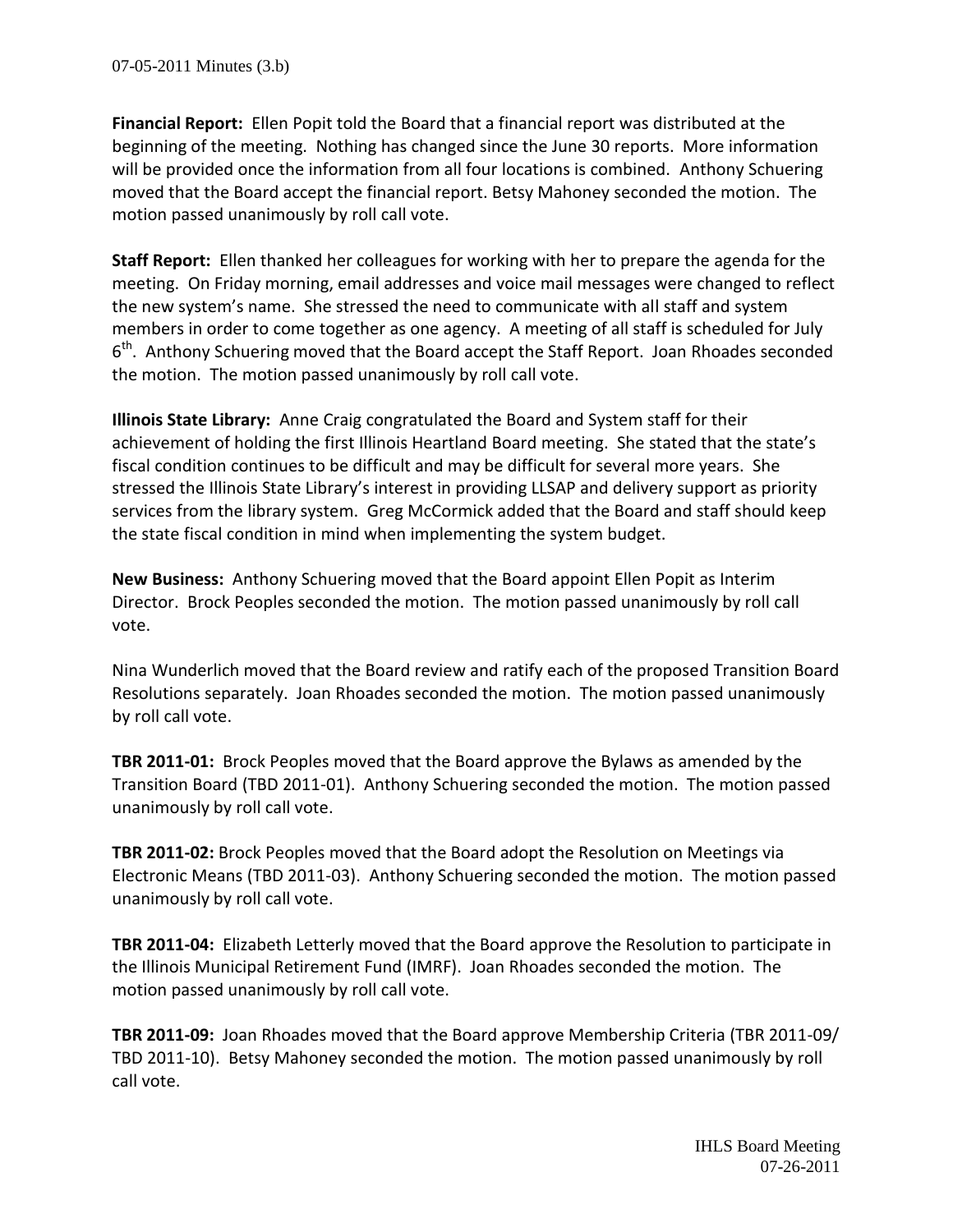**TBR 2011-11:** Anthony Schuering moved that the Board adopt the Financial Policy (TBD 2011- 16). Joshua Mikeworth seconded the motion. The motion passed unanimously by roll call vote.

**TBR 2011-12:** Nina Wunderlich moved that the Board approve the Resolution on Investment of Public Funds (TBD 2011-17). Susan Tulis seconded the motion The motion passed unanimously by roll call vote.

**TBR 2011-13:** Linda McDonnell moved that the Board approve the Membership Grievance Policy (TBD 2011-18). George Trammell seconded the motion. The motion passed unanimously by roll call vote.

**TBR 2011-14:** Jacob Roskovensky moved that the Board approve the Freedom of Information Act Procedures (TD2011-19). Elizabeth Letterly seconded the motion. The motion passed unanimously by roll call vote.

**TBR 2011-15:** The Board discussed the Resource Sharing Plan and Policy (TBD 2011-20). Discussion included whether reciprocal borrowing of school library materials by public library patrons is mandatory. It was noted that the policy is subject to "when regulations governing the nonpublic library allow." The matter of timely billing for lost books will be addressed later. Joan Rhoades moved that the Board accept the Resource Sharing Plan and Policy, but that the IHLS Board review the policy this year. Anthony Schuering seconded the motion. The motion passed unanimously by roll call vote.

**TBR 2011-16:** Jacob Roskovensky moved that the Board approve the LLSAP Reserve and Revenue/Expenditure Funds Policy (TBD 2011-21) with the following change: The first sentence in the first bullet point should read: *Under the new administrative structure, for each of the four LLSAPs separate restricted funds will be created in the budget (including accumulating interest on those funds).* Nina Wunderlich seconded the motion. The motion passed unanimously by roll call vote.

**TBR 2011-23:** Brock Peoples moved that the Board approve the Illinois Heartland Library System salary Range and Classification Schedule July 1, 2012 as the ranges to be utilized in developing the FY 2012 Budget and for hiring personnel as presented with the understanding that it be reviewed with the assistance of HR personnel and an outside consultant if necessary and that those findings be presented to the Board. Linda McDonnell seconded the motion. The motion passed unanimously by roll call vote.

**TBR 2011-25:** Joan Rhoades moved that the Board approve the resolution to carry forward service credit and unused sick leave to IHLS beginning July 1, 2011. Jacob Roskovensky seconded the motion. The motion passed unanimously by roll call vote.

**TBR 2011-40:** Jacob Roskovensky moved that the Board approve the IHLS Personnel Code (TBD 2011-37) with the understanding that it will be offered to employees to examine and give feedback. Linda McDonnell seconded the motion. The motion passed by roll call vote. Yes: